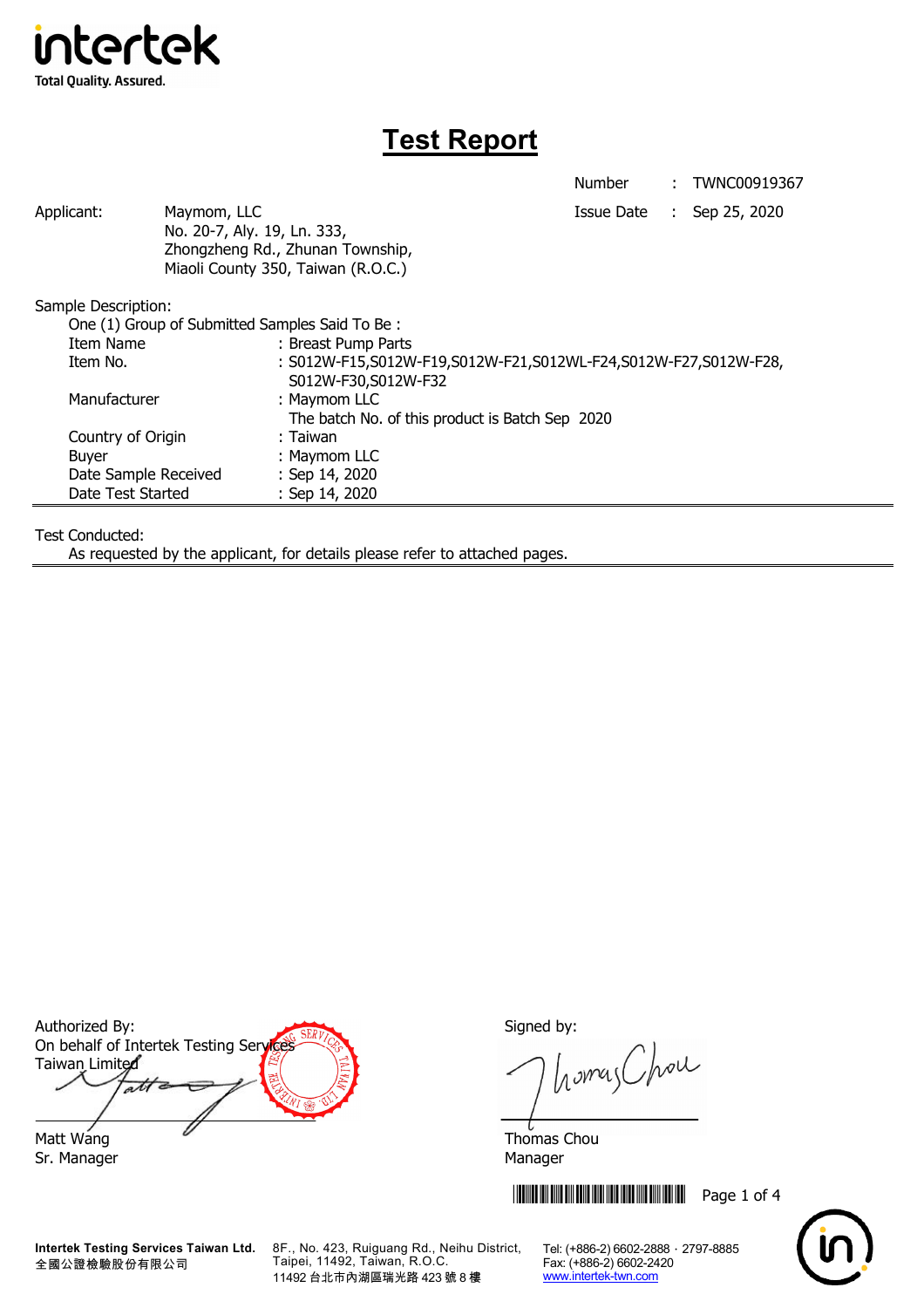

Test Conducted :

## **Resistance of Heat and Pressure Test**

As per applicant's request, submitted samples were placed in autoclave under 121℃, 1 kg/cm<sup>2</sup> for 15 minutes, observed for any changes.

| Tested Sample       | Observation |  |  |
|---------------------|-------------|--|--|
| $\scriptstyle{(1)}$ | No change   |  |  |
| (2)                 | No change   |  |  |
| (3)                 | No change   |  |  |
| (4)                 | No change   |  |  |
| (5)                 | No change   |  |  |
| (6)                 | No change   |  |  |
| (7, 7)              | No change   |  |  |
| (8)                 | No change   |  |  |

Tested Components :

- (1) Semitransparent plastic part (S012W-F15)
- (2) Semitransparent plastic part (S012W-F19)
- (3) Semitransparent plastic part (S012W-F21)
- (4) Semitransparent plastic part (S012W-F24)
- (5) Semitransparent plastic part (S012W-F27)
- (6) Semitransparent plastic part (S012W-F28)
- (7) Semitransparent plastic part (S012W-F30)



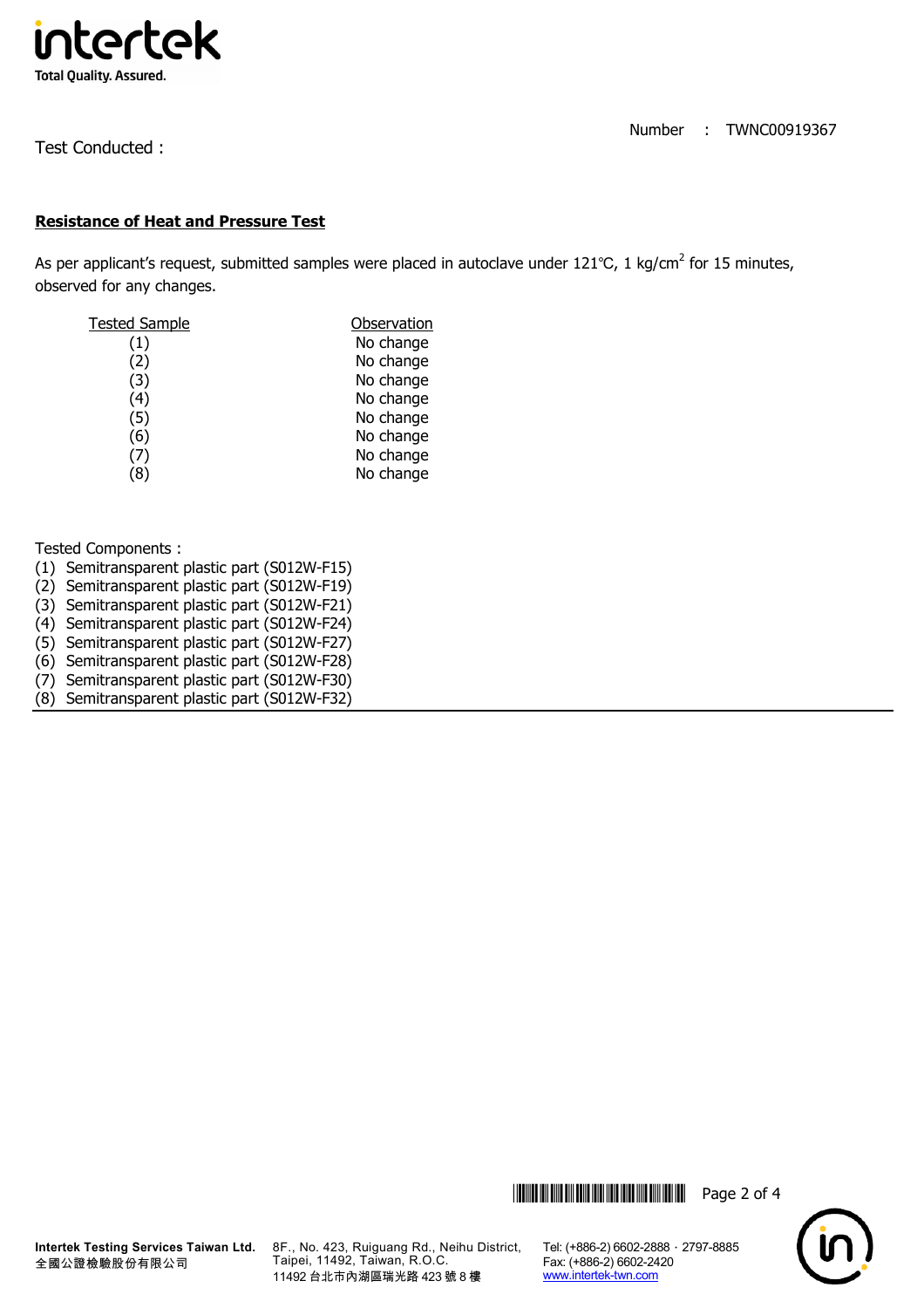intertek **Total Quality. Assured.** 

Number : TWNC00919367

Sample photo:







**Intertek Testing Services Taiwan Ltd.** 全國公證檢驗股份有限公司

8F., No. 423, Ruiguang Rd., Neihu District, Taipei, 11492, Taiwan, R.O.C. 11492 台北市內湖區瑞光路 423 號 8 樓